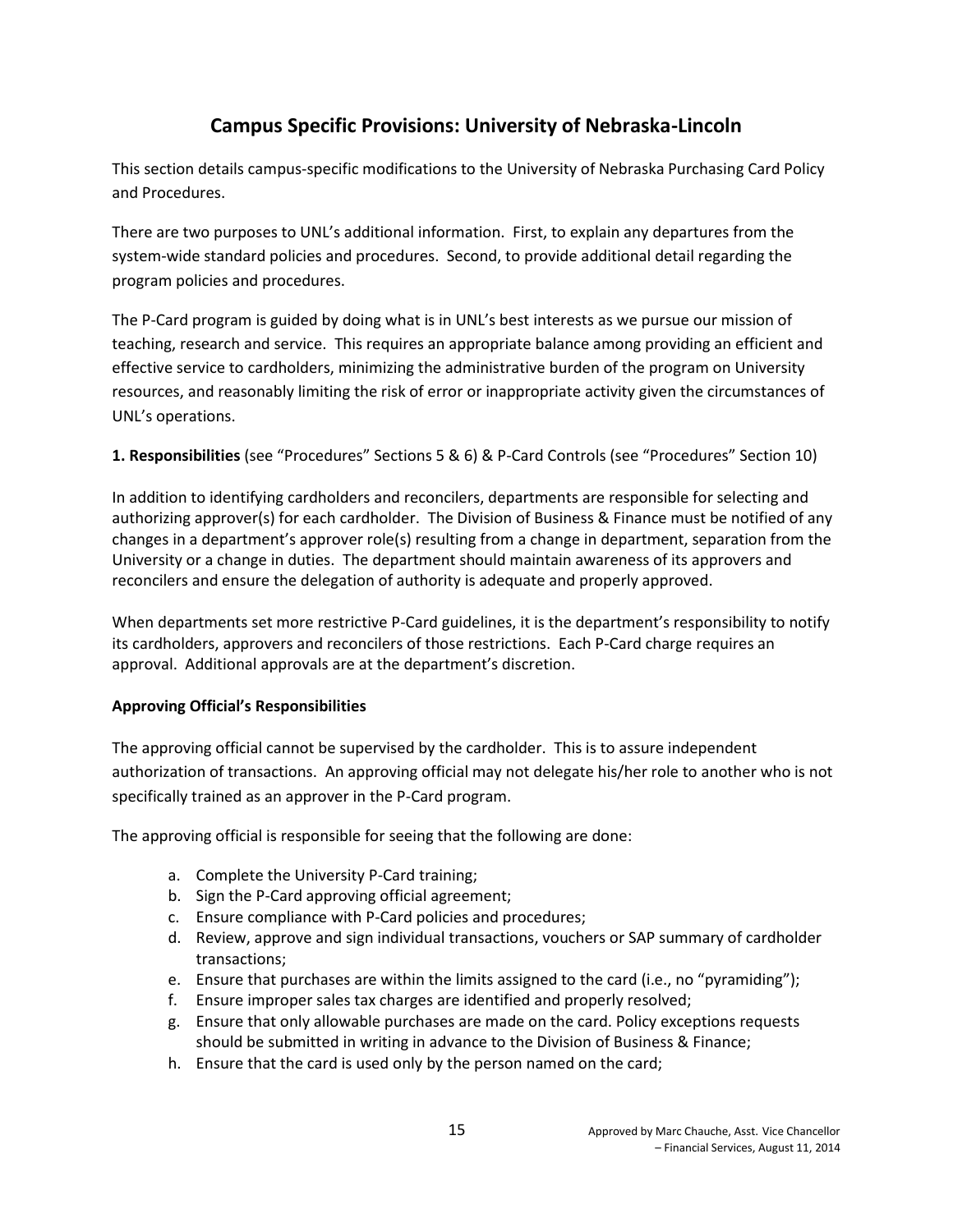- i. Ensure that adequate and complete documentation, including a documented business purpose, is provided in support of all P-Card transactions and that the transactions are for appropriate University business purposes;
- j. Ensure that purchases are not for the personal benefit of any person;
- k. Ensure delegation of responsibility is made to an individual trained in the program;
- l. Forward documentation to the reconciler on a timely basis;
- m. Notify the Department of Business & Finance of his/her change of duties, change in department or separation of employment;
- n. Address noncompliance issues with the Division of Business & Finance; and
- o. Address any questions regarding the use of the P-Card to the Division of Business and Finance.

# **2. Authority over Purchasing Cards** (see "Policy" Section 3)

The Vice Chancellor for Business and Finance has delegated authority for the P-Card Program to the Assistant Vice Chancellor – Financial Services.

# **3. Purchasing Card Utilization** (see "Procedures" Section 4)

UNL reviews open accounts at least annually and typically closes those with insufficient activity. The risk of error with inactive or low activity accounts is higher than with active accounts because the processes and limitations are not applied often enough to recall with a high degree of certainty. If the business needs of a former cardholder change such that sufficient P-Card activity will be incurred, a new card may be obtained at the completion of training. Units with multiple cardholders are encouraged to consolidate purchasing to fewer persons with higher volumes. E-mail notification of cancelation will be sent to the cardholder. One example of insufficient activity is no purchases in three to six months.

## **4. Allowable Purchases** (see "Procedures" Section 12)

## **Hazardous Materials Defined**

Use of certain potentially hazardous materials is a necessity for some departments at UNL. Allowable materials are those that a retail outlet normally makes available as a consumer commodity. These include, but are not limited to, items such as

- gas and fuel for non-licensed vehicles only
- sand
- cooking oils and greases
- propane cylinders and aerosols
- paints and solvents
- automotive, equipment and machinery lubricants and fluids (e.g., motor oil, grease, hydraulics, antifreeze, coolants)
- unrestricted pesticides
- mercury-containing items (e.g., thermometers, switches, fluorescent light bulbs)
- electronics (e.g., computers/accessories, televisions, desk and cell phones, calculators, flashlights, printers, fax machines, clocks, audio/visual equipment, smoke detectors)
- batteries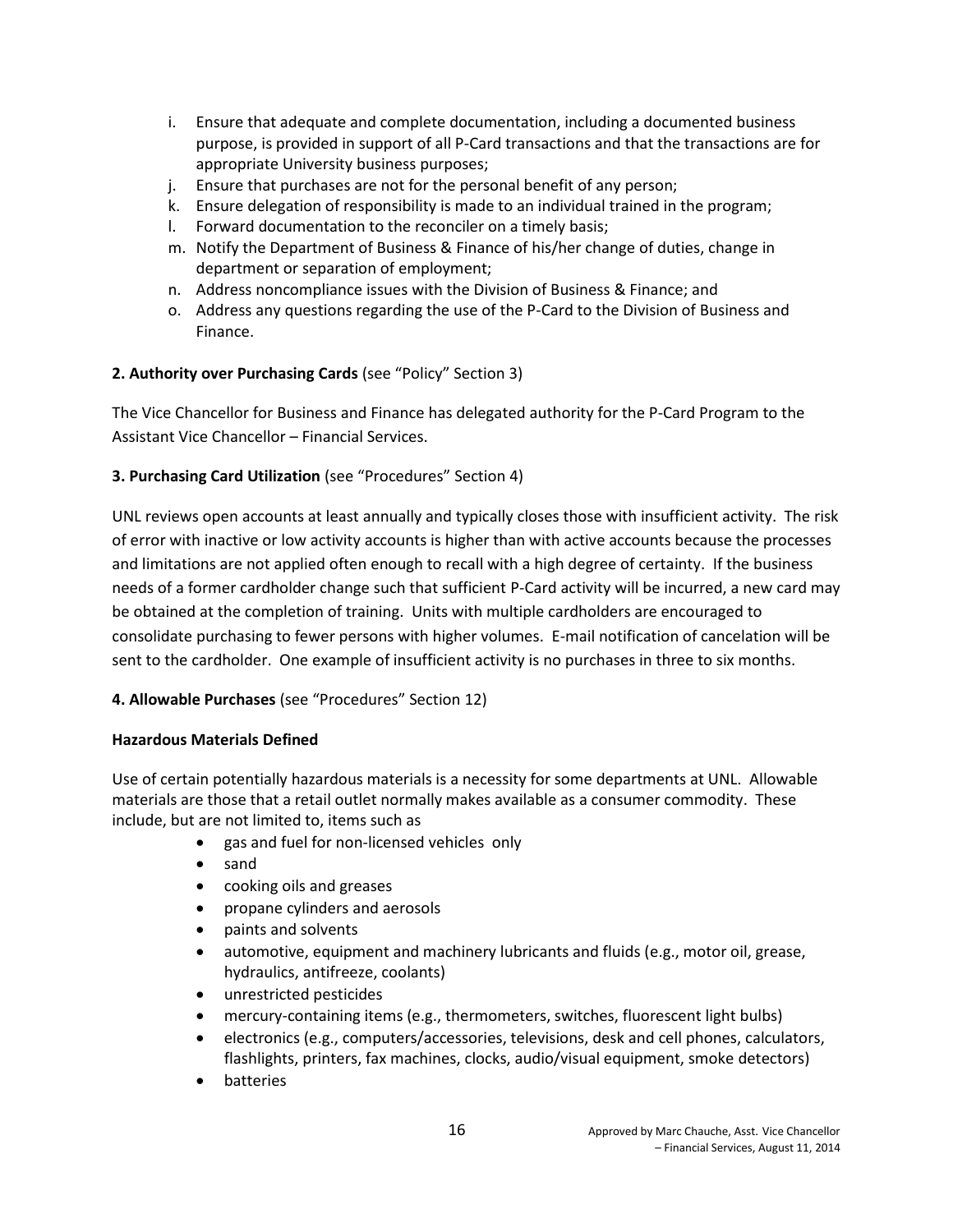- fertilizers, except ammonium nitrate fertilizers with a nitrogen content of 23% or greater
- janitorial/maintenance cleaning agents
- refrigerant-containing appliances (e.g., refrigerator, air conditioner, dehumidifier)
- over-the-counter veterinary and human first-aid supplies

#### **Food**

Use of certain food, beverage and grocery items is a necessity for some departments. Food is defined as humanly edible products. Beverages provided should comply with the University's current exclusive soft drink provider contract. Items which support the following are allowed. For any others, please contact the Manager of Card Programs or the Card Programs Coordinator for guidance.

- Research & Lab (i.e., supplies, diagnostic testing, etc.)
- Student Functions (i.e., events, programs, recruitment, etc.)
- Teaching & Classroom Purposes (i.e., educational, instruction, demonstrations, etc.)
- Camps (i.e., 4-H, summer, etc.)
- Resale (i.e., concessions, gift shop, vending, Union, Dairy Store, Museum, etc.)
- Medical Purposes and Clinical Use (i.e., UNL Health Center, etc.)
- Public & Health Safety (i.e., lack of public water, bio-secure environments, etc.)
- Not for Human Consumption (i.e., vinegar for cleaning, peanut butter for animal diet/bait, etc.)
- Artist & Stage Supplies (i.e., artist hospitality, stage props, etc.)
- Childcare Center Supplies (i.e., activity supplies, snacks, etc.)

## **5. Prohibited Purchases (see "Procedures" Section 13)**

The following types of expenses are prohibited:

- a. Travel related expenditures (e.g., airline, seat upgrade, auto rental; housing/lodging; room hold, fuel for vehicles, Air Ambulance program, bus, rail, shuttle, and taxi, etc.);
- b. Recruiting expenditures (e.g., meals and entertainment);
- c. Gift cards;
- d. Small animals with vertebrae;
- e. Amusement and entertainment expenses for non-student events;
- f. Partial payments and deposits;
- g. Raffles, prizes and drawing expenses for non-student events; and
- h. Employee recognitions.

A cardholder should keep business accounts separate from personal accounts with online vendors such as Amazon.com, Barnes & Noble, etc. A University e-mail address should be used for business accounts while a personal e-mail address should be used for personal purchases. Maintaining separate accounts will ensure the P-Card is not inadvertently used for personal purchases and that the items ordered are sent to a University address rather than a home address.